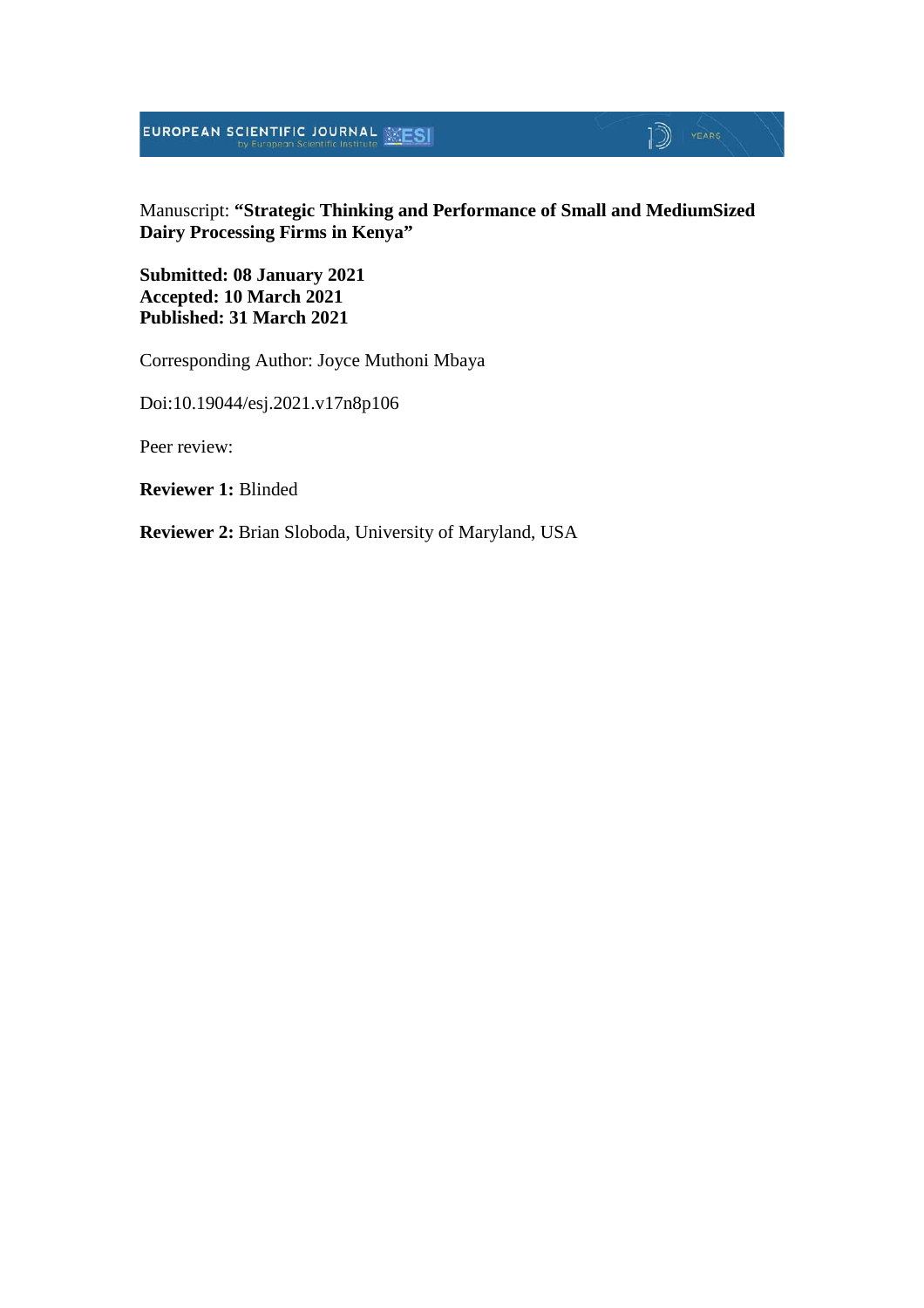# **ESJ** *Manuscript Evaluation Form 2020*

You agree your name is revealed to the author of the paper:

**\*** As part of the Open Review, you can choose to reveal your name to the author of the paper as well as to authorize ESJ to post your name in the review history of the paper. You can also choose to make the review report available on the ESJ`s website. However, ESJ encourages its reviewers to support the Open Review concept.

- $\overline{P}$  Yes
- $\bullet$  No

You approve, your name as a reviewer of this paper, is available in the "review history" of the paper:

 $O$  Yes

**\***

 $^{\circ}$  No

You approve, this review report is available in the "review history" of the paper:

- **\***
- $\bullet$  Yes
- $\overline{\circ}$  No

## **The TITLE is clear and it is adequate to the content of the article.**

**\***

### *(Please insert your comments)*

The title is clear and adequate to the content of the article.

### **The ABSTRACT clearly presents objects, methods, and results.**

**\***

(Please insert your comments)

The abstract clearly present objects, methods and main results obtained. Additionally, it also provides main implications.

### **There are a few grammatical errors and spelling mistakes in this article.**

(Please insert your comments)

Please, read another time all the paper. Some words are not fully compatible with the real significance of the sentence. For example, "Scholarship".

Thank you.

### **The study METHODS are explained clearly.**

**\***

(Please insert your comments)

The methodology section explores with high level the positivist study. However, I would suggest adding more details. For example:

- how do you select 23 companies?

- what are the questions? How do you decide it? It is a new questions protocol or do you find it within the literature?

- How do you contact the companies? Telephone, email, google form, please give more details.

# **The body of the paper is clear and does not contain errors.**

**\***

(Please insert your comments)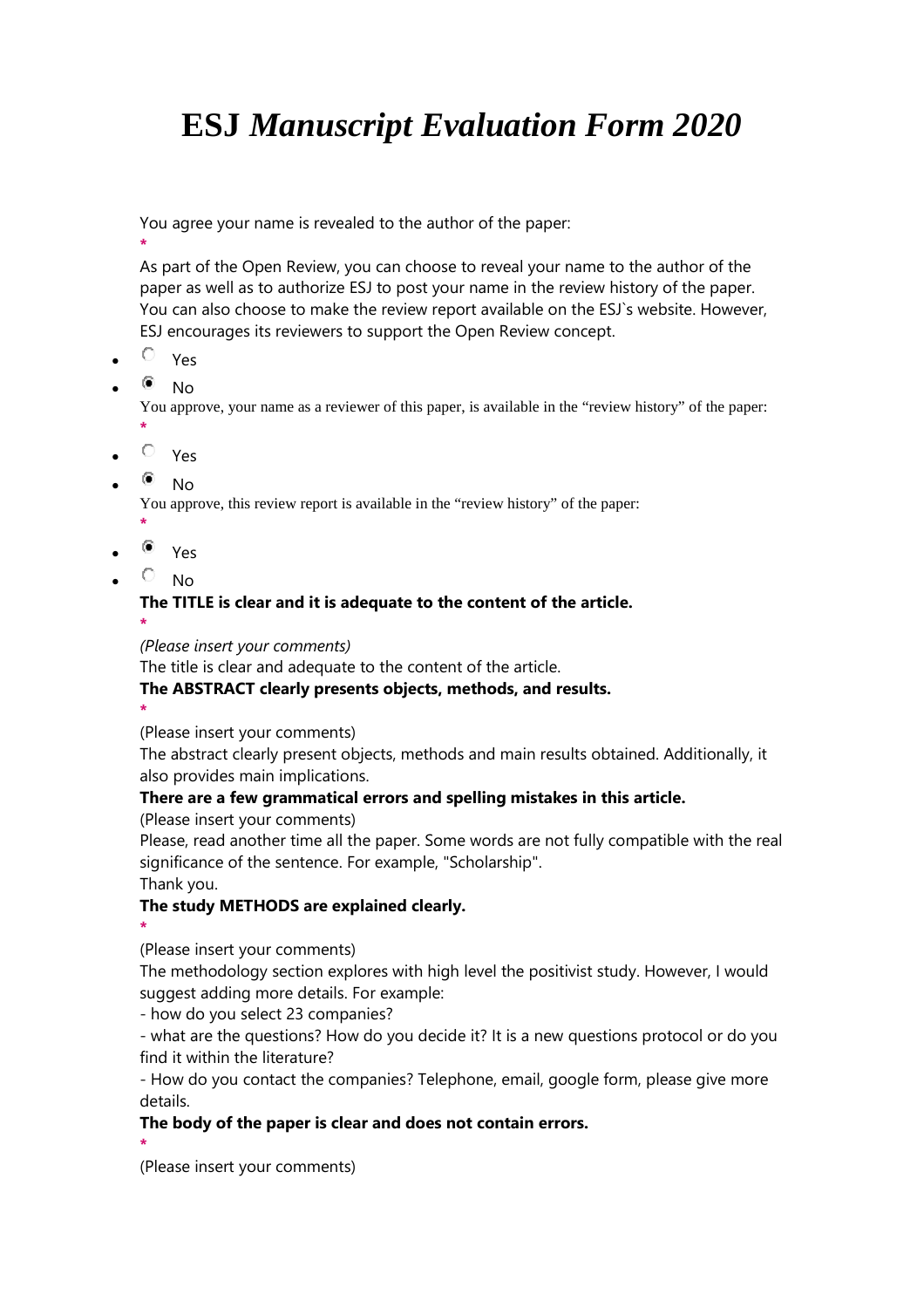I would suggest a final further reading of the paper.

**The CONCLUSION or summary is accurate and supported by the content. \***

(Please insert your comments)

I would suggest a more wide section "Conclusion" including also recommendations. Authors should discuss critically their results and including also theoretical implications. Finally, I would encourage more future research perspectives.

# **The list of REFERENCES is comprehensive and appropriate.**

**\***

Each in-text citation has to be included in the list of references and vice versa.

(Please insert your comments)

More literature should be cited for the methodology adopted and for the general literature review/introduction.

# *Please rate the TITLE of this paper.*

[Poor] **1-5** [Excellent]

- **\***
- $\bullet$   $\vee$  1
- $\circ$  2
- $\circ$  3
- $\circ$  4
- $\bullet$  5

*Please rate the ABSTRACT of this paper.* [Poor] **1-5** [Excellent]

- **\***
- $\circ$  1
- $O_{2}$
- $\circ$  3
- $\circ$  4
- $\bullet$  5

*Please rate the LANGUAGE of this paper.* [Poor] **1-5** [Excellent]

- **\***  $\circ$  1
- $\circ$  2
- $\circ$  3
- $^{\circ}$  4
- $\cdot$   $\circ$  5 *Please rate the METHODS of this paper.* [Poor] **1-5** [Excellent]
- **\***  $\circ$  1
- $\circ$  2
- $\bullet$  3
- $\circ$  4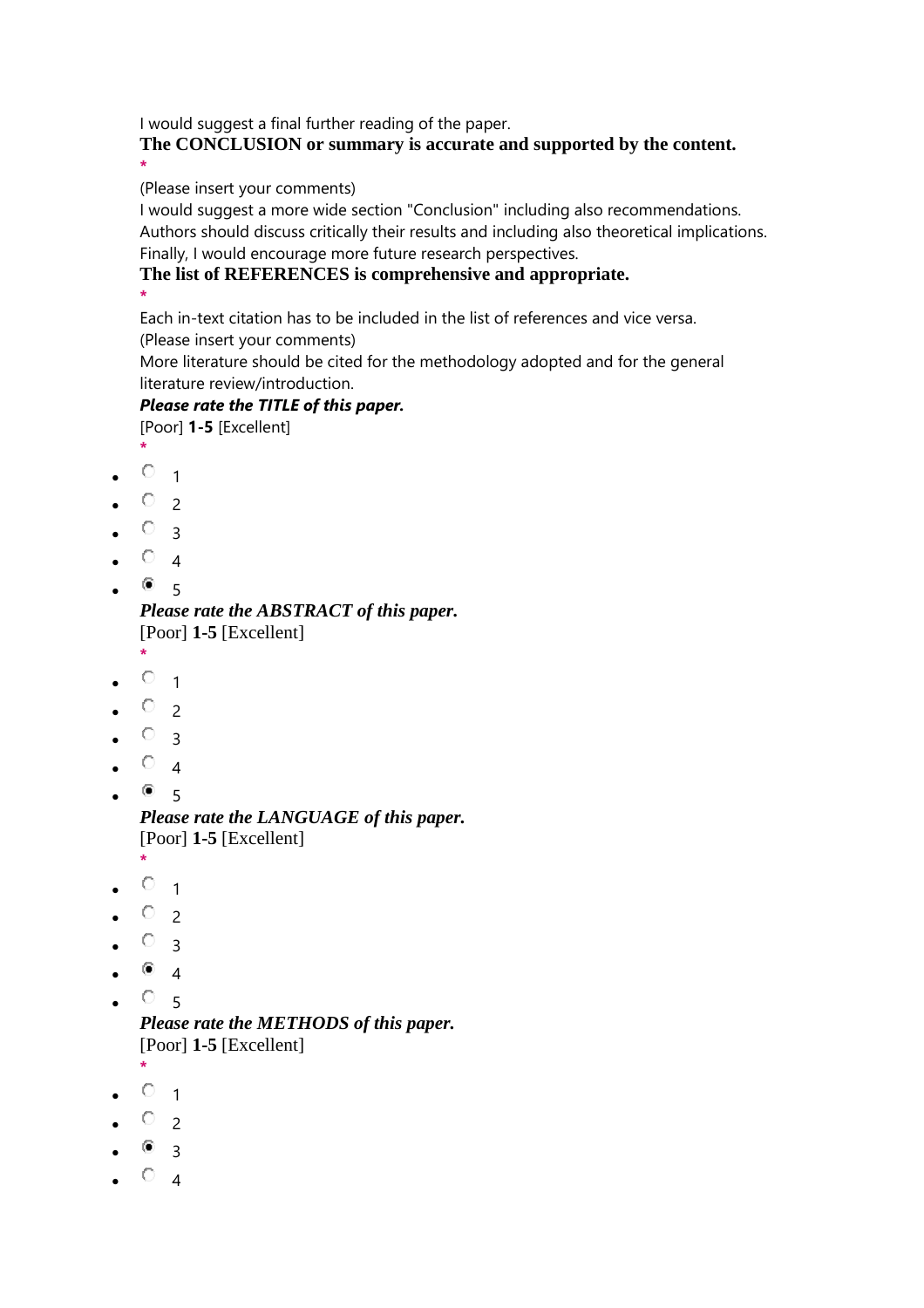$\cdot$   $\circ$  5

# *Please rate the BODY of this paper.*

[Poor] **1-5** [Excellent]

- **\***  $\bullet$   $\vee$  1
- $\circ$  2
- $\circ$  3
- $^{\circ}$  4
- $O_{5}$

*Please rate the CONCLUSION of this paper.* [Poor] **1-5** [Excellent]

- **\***  $^{\circ}$  1
- $\circ$  2
- $^{\circ}$  3
- 
- $\circ$  4
- 5

#### *Please rate the REFERENCES of this paper.* [Poor] **1-5** [Excellent]

- **\***
- $\bullet$   $\vee$  1
- $\circ$  2
- $\bullet$  3
- $\bullet$   $\vee$  4
- $^{\circ}$  5

### **Overall Recommendation!!!**

- **\***
- $\circ$  Accepted, no revision needed
- Accepted, minor revision needed
- $\circ$  Return for major revision and resubmission
- $\circ$  Reject

### **Comments and Suggestions to the Author(s):**

Dear Authors, Below some constructive suggestions.

#### Introduction

I would encourage the authors to cite more relevant references in this paragraph: "A systems perspective involves a firm's attempt to describe the structure in which it exists through the collection of the right information and prioritizing the features of the structure that may influence its operations presently and in the future. The strategic intent, (also known as the intent focus) allows persons in a firm to direct their attention towards the firm's goal, resisting distractions and concentrating on firm goals until they are achieved."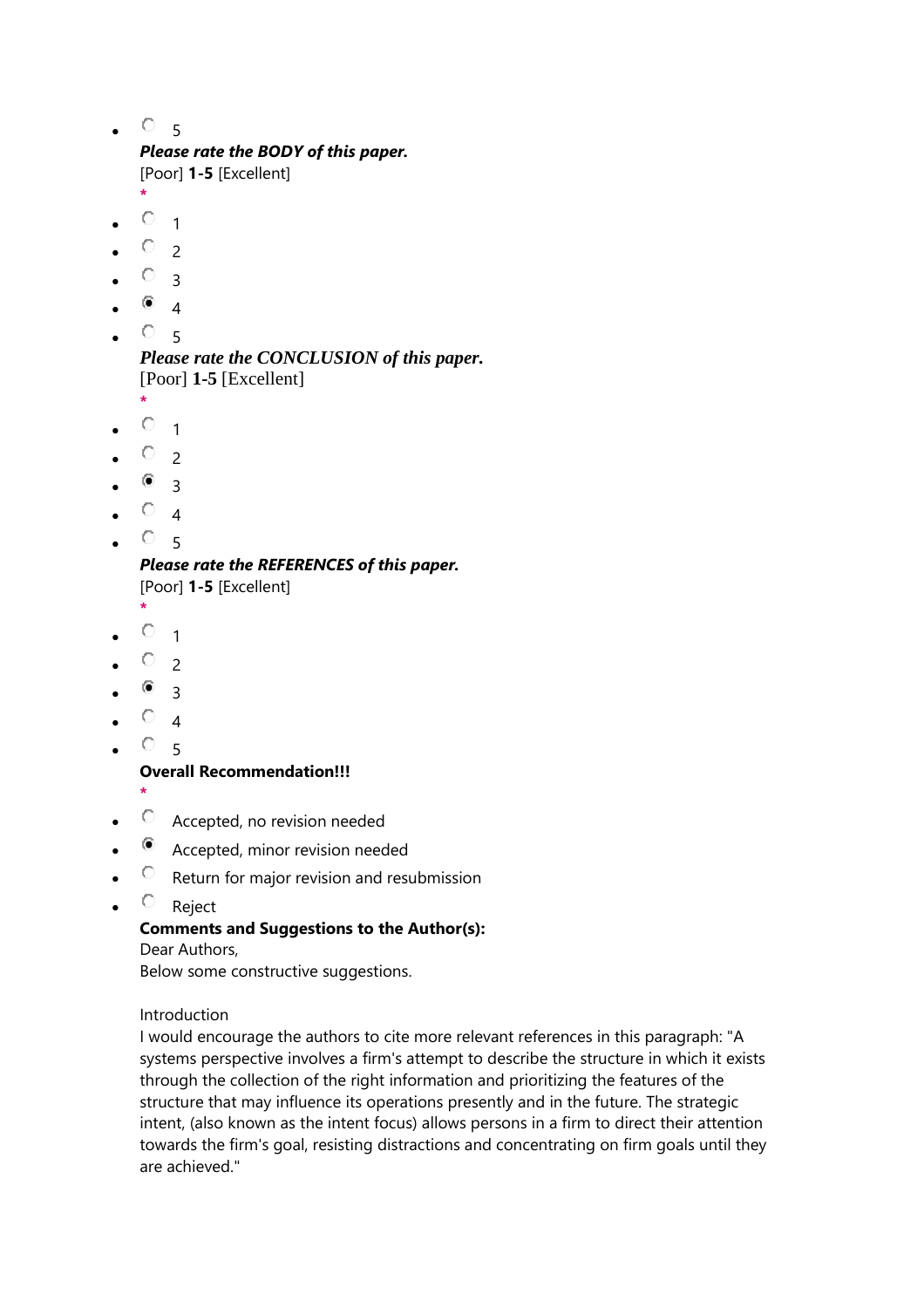I would also encourage only one section named "Introduction" in which authors add the statement of the problem and gap identification and the vision/aim of this paper. Then, I would suggest adding the map of the article.

Theoretical framework:

Please revise this sentence: From the reviewed literature, the current study established a limited scholarship on strategic thinking, especially in the Kenyan context. I don't catch "scholarship".

Please see in the other part of the review form the elements related to the methodology and conclusion sections.

 $\mathbb{D}$  YEARS

All the best The Reviewer

**EUROPEAN SCIENTIFIC JOURNAL WEST**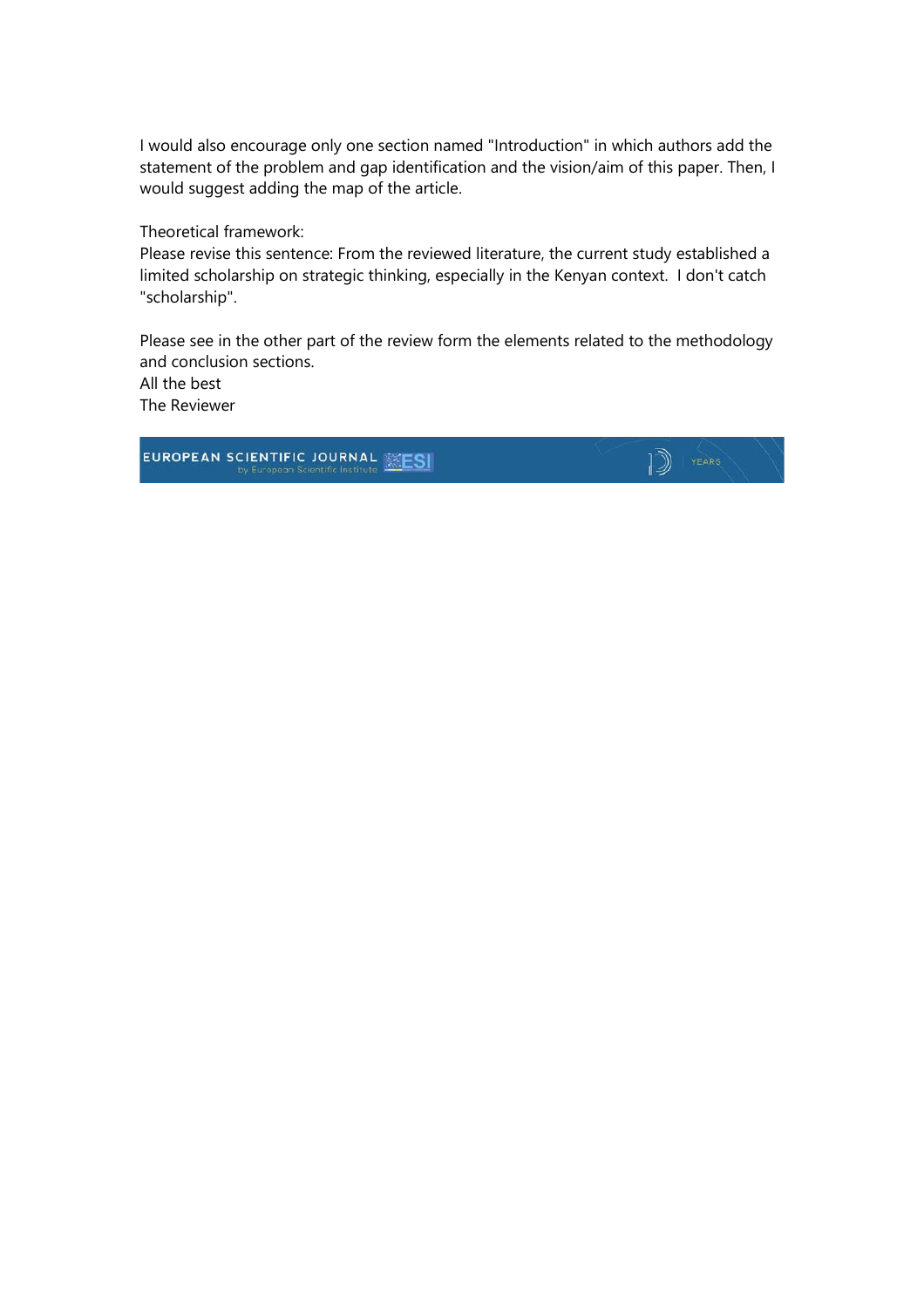# **ESJ** *Manuscript Evaluation Form 2020*

You agree your name is revealed to the author of the paper:

**\*** As part of the Open Review, you can choose to reveal your name to the author of the paper as well as to authorize ESJ to post your name in the review history of the paper. You can also choose to make the review report available on the ESJ`s website. However, ESJ encourages its reviewers to support the Open Review concept.

- $\bullet$  Yes
- $\overline{\circ}$  No

You approve, your name as a reviewer of this paper, is available in the "review history" of the paper:

- **\***
- $\bullet$  Yes
- $\overline{P}$  No

You approve, this review report is available in the "review history" of the paper:

- **\***  $\bullet$  Yes
- $\overline{\circ}$  No

**The TITLE is clear and it is adequate to the content of the article. \***

*(Please insert your comments)*

The title is clear and it is adequate to the content of the article.

### **The ABSTRACT clearly presents objects, methods, and results.**

**\*** (Please insert your comments)

The abstract is fine for this paper

### **There are a few grammatical errors and spelling mistakes in this article.**

### (Please insert your comments)

The author(s) should seriously read the paper again to get rid of the grammatical errors and spelling errors throughout the paper. I attached a pdf version of the paper with editorial comments throughout the paper.

### **The study METHODS are explained clearly.**

**\***

(Please insert your comments)

My comments for this section are given below:

1. Be more specific as to the survey that is used in this paper. Did the author(s) do a pilot study before administering the survey? If so what did the results from the pilot study indicate? If no pilot study was conducted, the author(s) should explain why the pilot study was not completed.

2. If the author(s) are making heavy use of a particular software package, they may want to acknowledge this in the text.

3. The author(s) make use of simple regression for performance and strategic thinking. What type of standard errors were used in the regression? That is, did the author(s) use robust standard errors Clustered standard errors? The author(s) need to explain what type of standard errors are used in this analysis.

4. What is the number of observations that are used in the regression?

5. The p-value was determined to be statistically significant. The author(s) stated that "Based on the P-value, the study rejects the null hypothesis and concludes that strategic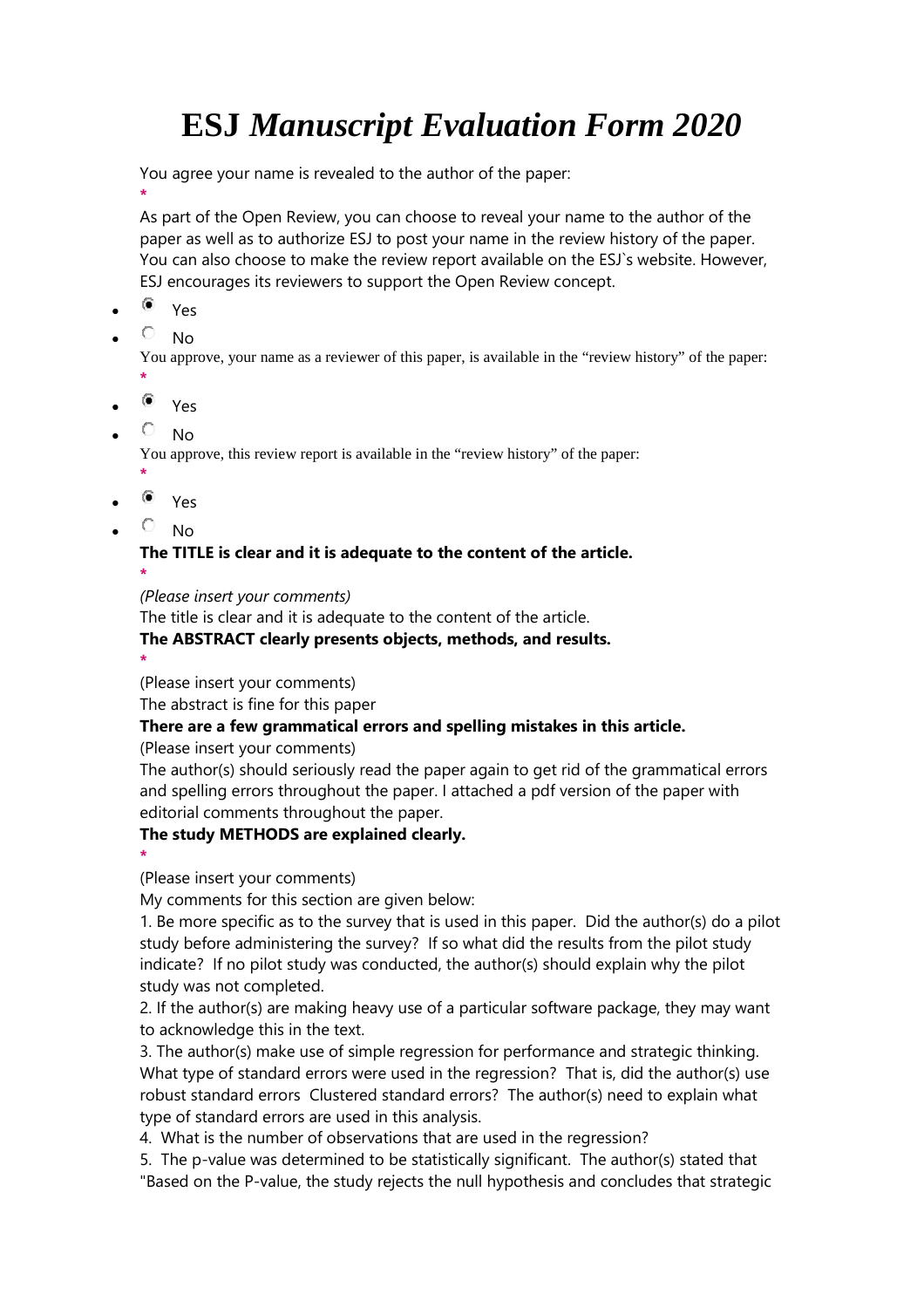thinking has a positive significant effect on the performance of small and medium sized medium-sized dairy processing firms in Kenya." Would the interpretation of the p value be correct? Is the correct meaning of the p value?

### **The body of the paper is clear and does not contain errors.**

**\*** (Please insert your comments)

There are errors in the paper and the author(s) will need to correct them before the next review and possible publication.

### **The CONCLUSION or summary is accurate and supported by the content. \***

(Please insert your comments)

The summary for this paper would be fine. The author(s) tied the results of this paper back to the literature of the topic.

### **The list of REFERENCES is comprehensive and appropriate.**

**\*** Each in-text citation has to be included in the list of references and vice versa.

(Please insert your comments)

Yes, the references are complete. The author(s) need to ensure that the references follow the APA format, the required format for the references for the European Scientific Journal. Also the author(s) need to make sure that all of the intext citations are included in the references.

### *Please rate the TITLE of this paper.*

[Poor] **1-5** [Excellent]

- **\***  $\circ$  1
- 
- $\circ$  2
- $\circ$  3
- $\circ$  4
- $\bullet$  5

### *Please rate the ABSTRACT of this paper.* [Poor] **1-5** [Excellent]

- **\***
- $\circ$  1
- $\circ$  2
- $\circ$  3
- $\circ$  4
- $\bullet$  5

*Please rate the LANGUAGE of this paper.* [Poor] **1-5** [Excellent]

- **\***
- $\circ$  1
- $\circ$  2
- $\bullet$  3
- $\circ$  4
- $\circ$  5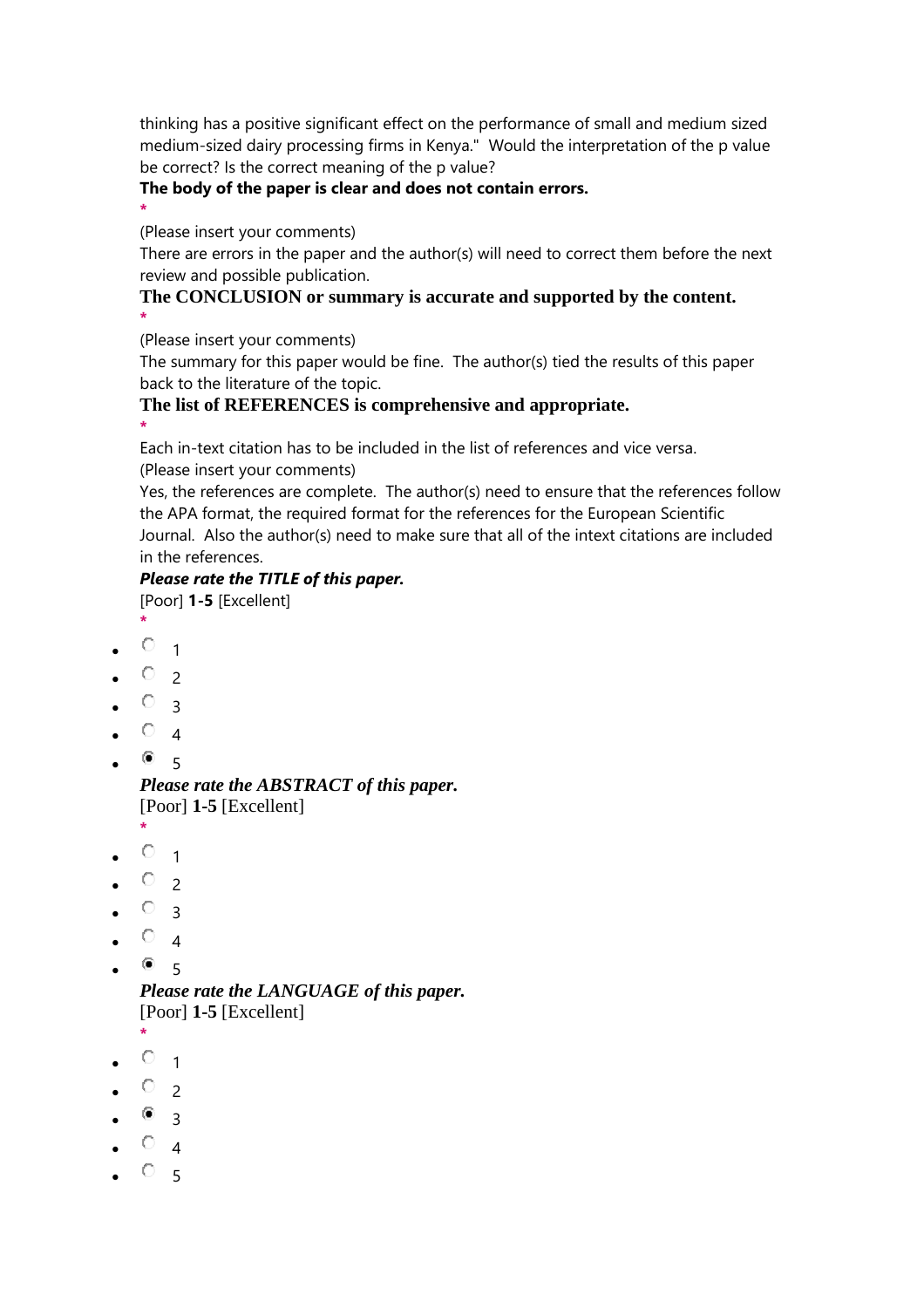# *Please rate the METHODS of this paper.*

[Poor] **1-5** [Excellent]

- **\***
- $\circ$  1
- $O_{2}$
- $\circ$  3
- $^{\circ}$  4
- $\circ$  5

*Please rate the BODY of this paper.* [Poor] **1-5** [Excellent]

**\***

- $\circ$  1
- $\circ$  2
- $\bullet$  3
- $\circ$  4
- $\cdot$   $\circ$  5

*Please rate the CONCLUSION of this paper.* [Poor] **1-5** [Excellent]

- **\***
- $\circ$  1
- $\circ$  2
- $\circ$  3
- $\circ$  4
- $^{\circ}$  5

*Please rate the REFERENCES of this paper.* [Poor] **1-5** [Excellent]

- **\***
- $\circ$  1
- $\circ$  2
- $\circ$  3
- $\circ$  4
- $^{\circ}$  5

## **Overall Recommendation!!!**

- **\***
- $\circ$  Accepted, no revision needed
- $\circ$  Accepted, minor revision needed
- Return for major revision and resubmission
- $\circ$  Reject

# **Comments and Suggestions to the Author(s):**

See the feedback provided in this referee report.